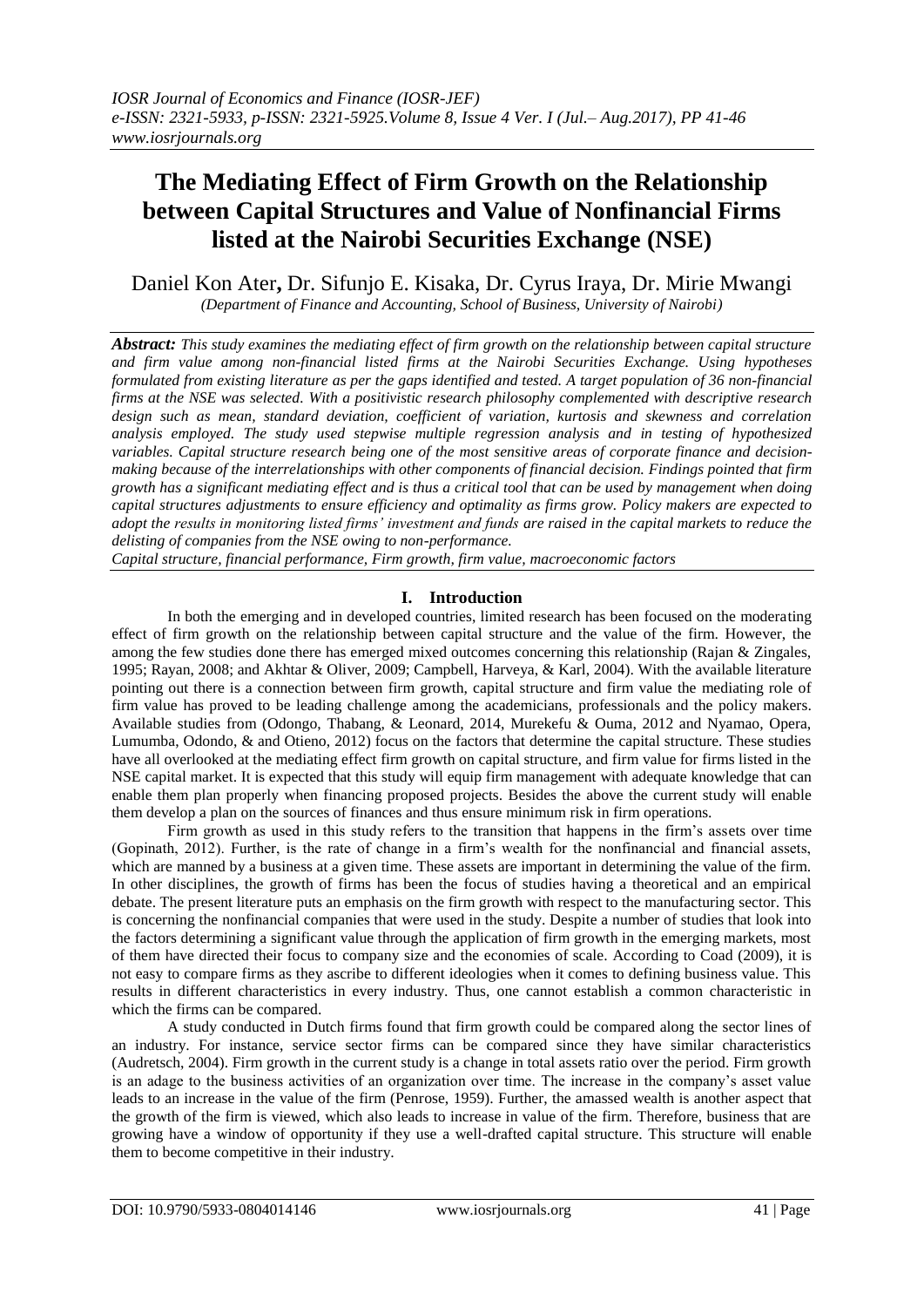The firm value means the owned assets by a firm at a given period, which is equivalent to one year (Laitinen, 2002). It is an increase in the firm's property over the investment claims by the shareholders of the corporate. Further, the firm value is an investor's view of the company's success in relation to the stick prices (Birgham, & Gapenski, 2006). Tobin Q describes the ratio of market capitalization of a firm in a given year. The equation used to measure this aspect is (Tobin  $q = (MVE + BVD)/BVA$ ). The Tobin Q of these assets is calculated in the following way; assets linked to the stock price, which may be directly or indirectly quoted to include the continuity of growth but limit the rate (Penrose, 1959). Every focuses on maximizing its value through an evaluation of its structure of capital from a perspective of its influence on the value of the firm. The significant value is alternatively analyzed by the help of other perspectives off the balance sheet approach, which are the values of the company's owned assets. Zuraidah et al. (2012), Khan (2012), Ruan, 2011), Myers and Majluf, (1984) and Modigliani and Miller (1958) conducted a study in the year 2012, which reveals that the capital structure of a firm is related to the value of the firm in both positive and negative manner. The studies' findings also reveal that the business value is a linear function of a capital structure.

The corporate capital structure, a combination of debt and equity which the firm considered as it appropriates tools to enhance its activities which have been the subject of various studies in the development of corporate finance among other disciplines. The use of the capital structure is deemed to be one of the vitals strategies to mitigate the conflict of interest between management and the shareholders of the firm and therefore increases the firm value over the period (Berger & Bonaccorsi, 2006). Among the theories of capital structure, pecking order theory contradicts the relationship between debt financing and the value of the firm, which state that there is a negative correlation between debt capital funding and substantial value (Donaldson, 1961, Myers, 1984, Myers & Majluf, 1984). Many empirical pieces of evidence support capital structure as an important determinant of firm value in conjunction with many others factors, in which macroeconomic factors are among them (Rajan & Zingles, 1995, Friend & Hasbouck, 1998, Senarane, 1998, Myers & Majluf, 1984). Therefore, it is crucial to examine the effects of the corporate capital structure using data from different markets on the value of the firm in various markets conditions to test the reliability and validity of these general assertions of business researchers.

## **Objectives of the Study**

The principal objective of this study was to test empirically whether firm growth has a significant mediating effect the relationship between capital structure and firm value among companies listed at the Nairobi securities exchange (NSE). In assessing this the researcher had to study the different capital structures adopted by firms listed at the NSE and their growth trends besides their value over a five year period of between 2010- 2014.

### **II. Literature Review**

Numerous researches have exposed that the capital structure, growth of a firm and the value of the firm have a positive correlation. According to Mansoon & Rauf (2013), a positive and notable relationship exists between the board size, the debt ratio and the remuneration of the managers in relation to the substance of the assets. Thus, debt financing is accompanied with a distinguishing benefit of tax deductions. When an additional debt fails to increase the risk of the financial distress, a company is likely to prefer raising its leverage. Consequently, the tax rate considered efficient will have a positive correlation to the debt ratio (Fama & French, 2002). The structure of capital decisions that are arrived at by the managers are important when it comes to the joint debt and equity effect on the maximization of the firm value (Pandey, 2004). Velnampy et al. (2011) carried out a study that investigated the reorganization of the optimal capital structure of the corporates on the increase of the firm value. The outcome showed a significant relation of the debt and equity ratio to the firm value. This is an indication that forms are able to use debts in the formation of the corporate capital structure to increase to the highest level the value of the firm.

The growth and survival of a firm requires enough resources. However, the financing of these resources is limited. Thus, the application of these resources should be in a manner that establishes a proper value for the firm share value to both the providers and the resource users. Additionally, owing to the outcome of the pragmatic studies, the decisions of management on the capital structure are influenced by the growth rate of the firm (Hackbarth, Jianjun, & Morellec, 2006, Antoniou, Guney, & Paudyal, 2008; (Mokhova & Zinecker, 2014).

In view of these, managers ought to focus on optimizing the capital structure in relation to the trade-off theory which is due to the benefit of tax shield that arise from the financing of the debt. The application of debt is further supported by the agency theory as advanced by Kraus and Litzenberger (1973), who in explaining tradeoff theory noted that the manner in which companies select the amount of debt and equity funds to be involved in their structure of capital to help strike a balance between the tax benefits and the costs. This balance will lead to an increase in the company's value. Further, it puts an emphasis on the balance between the tax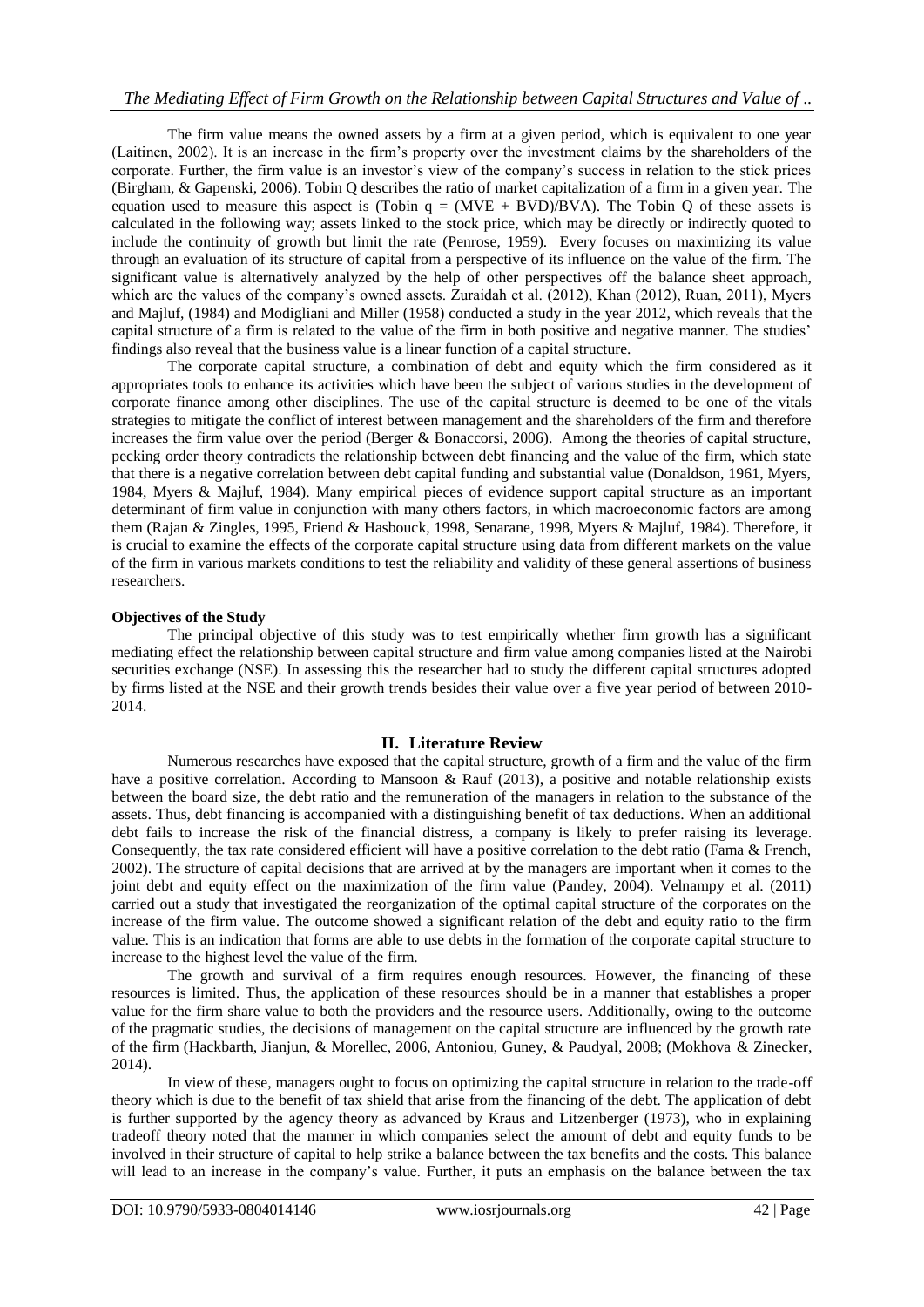shield gains on using debt and the risk of incurring bankruptcy costs. A solemn and important investigation was carried out by Graham (2003) on the available pragmatic literature concerning the effects on the firm's significant value. Further, the bankruptcy cost is often taken as a dead weight that is taken from one shareholder to the other over the stated period. Haugen & Senbet (1988) discussed this phenomenon in their bankruptcy costs discussion.

Again, any transaction cost form ought to take up a certain analytical status, which is perceived as an important factor when it comes to the funding of the firm's decisions. Ayen & Orus (2008) state that debt use as the financing source of a firm leads to controlled agency conflicts of interest that further diminish the level of bankruptcy and financial misery that firms may experience in the market. The use of finances obtained from debt by firms help the company to increase its operations. The increase of the operations leads to an optimization of the wealth of the shareholders and the significant value. This study showed the application of the trade-off theory in Kenya as the ratio of debt-equity has an affirmative link to the firms. Therefore, the firm is likely to balance the ideal capital structure through looking for finances from the capital market to fund its operations unlike focusing its efforts on the short-term debt and the bank overdraft (Kibet, et al., 2011).

An economic environment in which firms operate is an important factor that determines how better a firm can perform (Sambasivam & Ayele, 2013). A significantly positive relation has been found between the capital market growth and the capital structure. Moreover, this has explained how a good environment allows firms to utilize the external sources to fund their projects. This is in line with the findings of (Booth, Aivazian, Kunt, & Maksimovic, 2001). According to Abor's (2005) study that investigated the debt policy's influence on the firm performance of medium sized businesses, the outcomes pointed that the influence of short-term debt is significant with a negative relationship to returns of the firms in South Africa and Ghana. Additionally, Sambasivam and Ayele (2013) proposed that the growth of the firm, leverage, capital volume and liquidity are the most significant when it comes to the determination of growth and profitability of the firm. They are statistically significant. Further, the related liquidity and leverage ratios have a notable negative effect to the firm's profits. Salim and Yadav (2012) investigated the connection of capital structure to the performance of the firm. They used a sample of 237 firms that are listed in the Malaysia's Bursa Malaysia Stock Exchange.

## **III. Methodology**

The research design is the systematic sequence which unifies data to enable investigation of questions of research so as to enable drawing of a conclusion based on data available (Yin, 1994).

**3.1: Source of data:** The study used a secondary data compared over years and thus time series and crosssectional analysis was possible. Cross-sectional data analysis usually includes data analysis over time like from 2010 to 2014.

**3.2: Sample size:** The study took into consideration all the firms hence it was a census survey which usually takes into consideration all firms especially when they are not many (Saunders, Lewis, & Thornhill, (2007). The firms that were considered in this study were 36 non-financial companies that are listed at the Nairobi Securities Exchange.

**3.3: Data analysis:** The study utilized multivariate regression technique, correlation, and point by point insights examinations. The review explored the relationship between the variables and their association with each other. A correlation grid that incorporated the values of correlations coefficients for the variables utilized as a part of the examination. The regression examinations and expressive insights were connected to complete the investigation of the mediating effect of firm growth on the relationship between capital structure, and value of non-financial firms listed at the Nairobi Securities Exchange in Kenya from 2010 to 2014. Multivariate factual examinations were utilized to learn the impact of capital structure and other controllable variables on the value of the firm.

## **3.4 Study hypothesis**

STATISTICS OF THE VARIABLES

H02: There is no significant intervening effect of firm growth on the relationship between capital structure and firm value

| Variable        | Obs | Mean      | Std. Dev. | Min        | Max     | SК        | KU      |
|-----------------|-----|-----------|-----------|------------|---------|-----------|---------|
| TQ              | 180 | 1.6423    | 3.38689   | $-0.01912$ | 36.8677 | 8.0178    | 76.2470 |
| LTDTA           | 180 | 0.24173   | 0.35242   | $-0.0005$  | 3.1934  | 4.2904    | 31.0246 |
| <b>STDTA</b>    | 180 | 0.8167    | 2.2920    | 0.0000     | 21.0841 | 7.80710   | 68.8009 |
| <b>DERatio</b>  | 180 | 1.0585    | 2.4353    | $-0.0000$  | 22.0841 | 7.3615    | 62.7997 |
| <b>RTE</b>      | 180 | $-0.1066$ | 0.8735    | $-2.5211$  | 6.9275  | 4.1414    | 35.1736 |
| <b>FGRate</b>   | 180 | $-0.0754$ | 0.6797    | $-1.0000$  | 6.0518  | 3.9544    | 38.8389 |
| <b>RRateInt</b> | 180 | 9.0719    | 2.9587    | 3.8407     | 12.0259 | $-0.7788$ | 2.2998  |
| <b>RGDP</b>     | 180 | 6.0168    | 1.3013    | 4.5549     | 8.4023  | 0.9233    | 2.6228  |
| <b>EXCR</b>     | 180 | 0.0468    | 0.0658    | $-0.0482$  | 0.1217  | $-0.0504$ | 1.5478  |

## **IV. Data Analysis And Interpretation**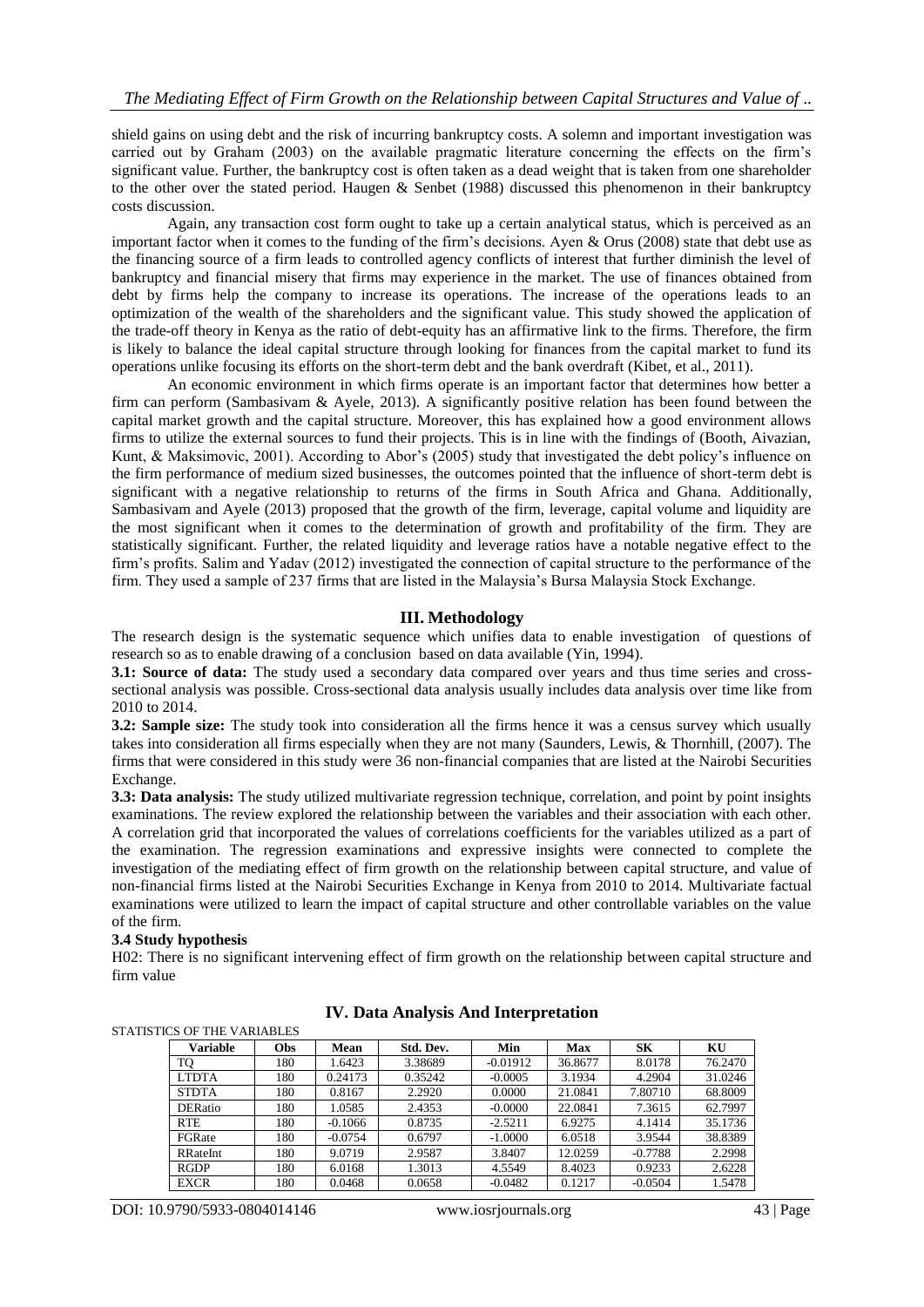*Note: TQ: Tobin Q; LTDTA: Long-term Debt to Total Assets; STDTA: Short-term Debt tot Total Assets; DE-Ratio: Debt Equity Ratio; RTE: Retained Earnings; FG-Rate: Firm Growth Rate; RRateInt: Real Rate of Interest; RGDP: Real GDP and EXCR: Exchange Rate.*

*Obs: Observation; Std. Dev. Standard Deviation; Min: Minimum; Max: Maximum; SK: skewness and KU: kurtosis; \* Significant Level at P≤ 0.05*

In this review, the researcher computed Tobin's Q as a measure of Firm value. The outcomes above show that the normal Tobin Q proportion of all the recorded non-budgetary firms at the Nairobi stock trade was 1.64226 which was more worthy than one demonstrating that organizations were worth more than their market value, the market appeared to exaggerate the prices.

|     | Regression Results on the relationship between Capital structures on firm value |
|-----|---------------------------------------------------------------------------------|
| (a) | <b>Goodness of Fit Results</b>                                                  |

| <b>ANOVA Results</b> |         |     |         |  |  |
|----------------------|---------|-----|---------|--|--|
| Source               | SS      | Df  | MS      |  |  |
| Model                | 66.0935 |     | 33.0468 |  |  |
| Residual             | 10.0631 | 172 | 0.05851 |  |  |
| Total                | 76.1566 | 174 | 0.43768 |  |  |

*Note: ANOVA: Analysis of Variances; SS: Sum of Squares; DF: Degree of Freedom, MS: Means Square and \* Sign. Level P≤0.05*

The explanation of this Table 4.5 (a) is the same as for Table 4.4 (a) because it is the direct relationship between capital structure and firm value, which the first step in stepwise regression analysis as recommended, by Baron and Kenny (1986) for the test of mediation.

## **Regression Results of Dependent variable (Firm value) with Capital Structure and intervening variable (Firm Growth)**

## **Goodness of Fit Results**

| <b>ANOVA Results</b> |         |     |         |  |  |  |
|----------------------|---------|-----|---------|--|--|--|
| <b>Source</b>        | SS      | Df  | МS      |  |  |  |
| Model                | 4.06396 |     | 4.06396 |  |  |  |
| Residual             | 44.8831 | 178 | 0.25215 |  |  |  |
| Total                | 48.9471 | 179 | 0.27345 |  |  |  |

*Note: ANOVA: Analysis of Variances; SS: Sum of Squares; DF: Degree of Freedom, MS: Means Square and \* Sign. Level P≤0.05*

There was a significant effect of the joint relationship between capital structure, firm growth, and macroeconomic factors on firm value as indicated by the value of  $[F(1, 178, P=< 0.05]$ . The P-value = 0.0001 is significant showing that the joint effect have influence on the firm value of nonfinancial firms listed on the Nairobi Securities Exchange.

#### **(b) Model Summary**

| Model Goodness of fit results                                                 |       |
|-------------------------------------------------------------------------------|-------|
| R-squared                                                                     | 0.083 |
| Adi R-squared                                                                 |       |
| $\mathbf{r}$ $\mathbf{r}$ $\mathbf{r}$ $\mathbf{r}$ $\mathbf{r}$ $\mathbf{r}$ |       |

*Note: \* Significant Level P≤0.05*

The model indicates a statistically significant relationship between firm value and both capital structure and firm growth [P=<0.05], and the multiple regression models had an adjusted  $R2 = 0.0779$ , F [1, 178] =16.12. Capital structure and firm growth of nonfinancial firms accounted for 7.8 percent of the variance in the firm value of listed nonfinancial firms at the Nairobi Securities Exchange.

#### **(c) Regression Coefficients**

| <b>Estimated Model Results</b> |           |         |     |  |  |  |
|--------------------------------|-----------|---------|-----|--|--|--|
| Coef.                          | Std. Err. |         | P>1 |  |  |  |
| .3562                          | 0.089     | $-4.01$ |     |  |  |  |
| .5962                          | 0.212     | - ت     |     |  |  |  |
|                                |           |         |     |  |  |  |

NOTE: \* SIGNIFICANT LEVEL P<0.05), COEF: COEFFICIENT; STD. ERR: STANDARD ERROR.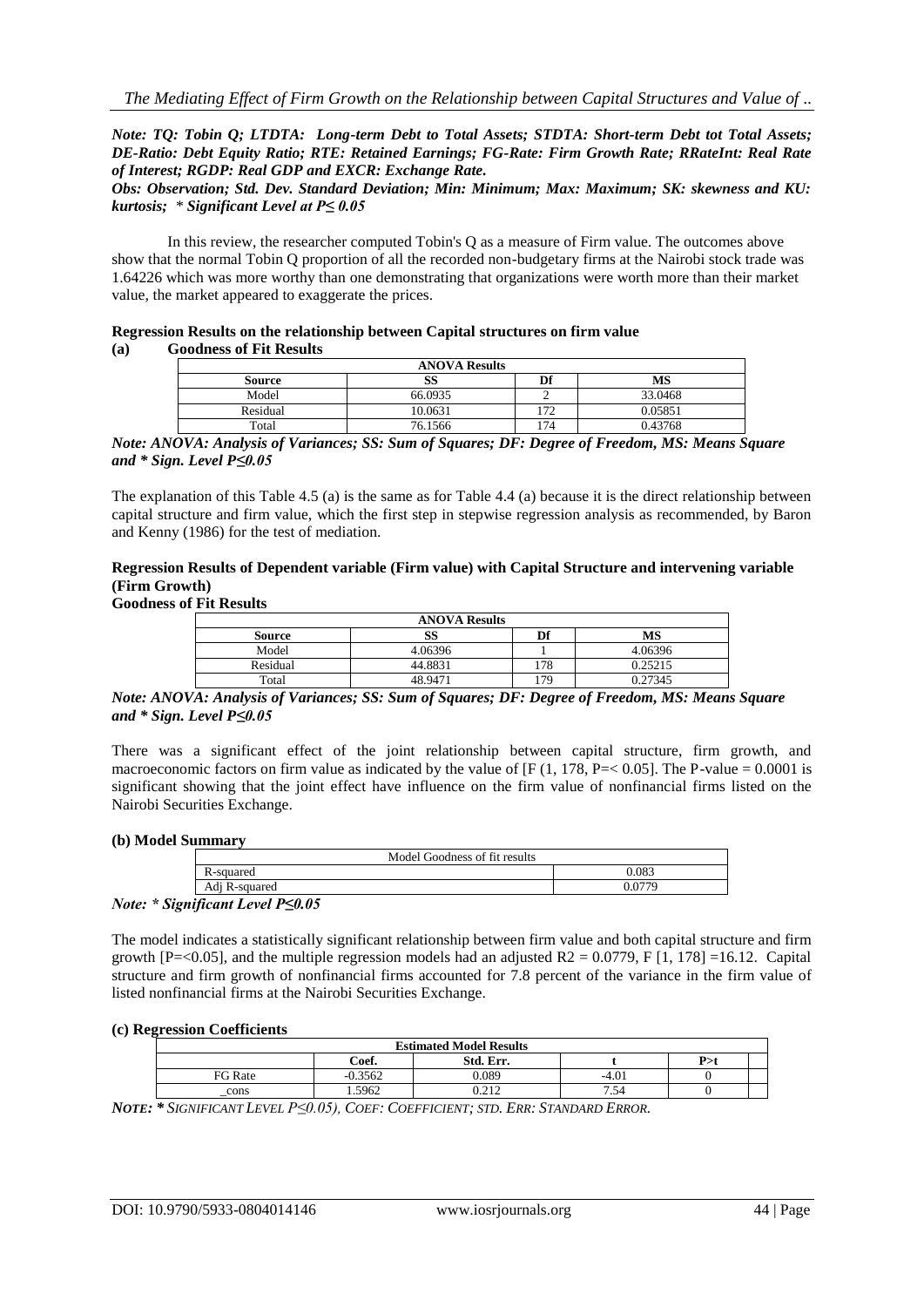The Table 4.6 above shows the test of the third step, which involved a simple regression analysis with the mediator/intervening variable. From the regression results, the intervening variable was a significant predictor of the Firm Value ( $\beta$ 1= -0.35621, p=<0.05). Therefore, firm growth does intervene in the relationship between capital structure and firm value as a dependent variable.

#### **Summary of findings**

The intervening variable firm growth also had a positively statistically significant relationship ( $\beta$ = 0.8008, p-value= 0.000) with the response variable. There was a negative relationship between firm growth rate and firm value. On average, a unit increase in firm growth measure leads to a 0.356 decrease in average firm value an indication of negative relationship between the two study variables. From these results of this explanatory relationship, it indicates that up to 92% of average firm value is left to other factors and random variation.

Firm growth in this present study was measured by change in absolute resources proportion over the period. A higher firm growth rate demonstrated an extension in the organization's exercises about deals, benefits and resources and decisively a sign of the more prominent probability of survival. Likewise, firms that experience constant growth have a higher likelihood of getting by in the market.

#### **V. Conclusion**

The conclusion of the study has explained unmistakably that the theoretical and the findings of this study bolster specialists in the territory of corporate back and financial monetary to evade the disappointment and delisting of the firms from the Nairobi Securities Exchange as it has occurred in the course of recent years with regards to Kenya. The scientists ought to look at the capital structure from the viewpoint of characterizing a key bearing that would help firms and speculators to fitting financing choice. The present writing demonstrated that firms in Kenya financed their investment through here and now obligation. The study additionally looks at the applicable of the impact of firm growth completely as inside factors and lines up with the outer factors (macroeconomic factors) that direct the connection between free factors and the indicator

#### **References**

- [1]. J. Abor, The Effect of Capital Structure on Profitability: An Empirical analysis of Listed Firms in Ghana. Journal of Risk Finance, 6 (4), 38-47 (2005).
- [2]. M. Ayen, & E. Oruas, Testing of pecking order theory in ISE (Istanbul stock exchange market). International Research Journal of Finance & Economics, 21, 19-22. (2008).
- [3]. R. Campbell, B. Harveya, & V.L. Karl, The effect of capital structure when expected agency costs are extreme. Journal of Financial Economics, 74, 3-30. (2004).
- [4]. S.C. Myers, The capital structure puzzle. Journal of Finance, 39, 575 592 (1984) [5]. F. Modigliani, & M.H. Miller, The cost of capital, corporation finance and the the
- [5]. F. Modigliani, & M..H. Miller, The cost of capital, corporation finance and the theory of investment. American Economic Review, 48 (3), 261-97, (1958).
- [6]. M. Murekefu, & O.P Ouma, The Relationship between Dividend Payout and Firm Performance: A Study of Listed Companies in Kenya. European Scientific Journal, 8 (9), 435-456, (2012).
- [7]. N. Mokhova & M. Zinecker, Macroeconomic factors and corporate capital structure. Journal Procedia Social and Behavioral Sciences, 110, 530-540, (2014).
- [8]. G. Rajan & L. Zingales, What do we know about capital structure? Some evidence from international data. Journal of Finance, 50, 1421-1460, (1995).
- [9]. W.S. Ruan, Managerial Ownership, Capital Structure and Firm Value: Evidence from China's Civilian-run Firms, Australasian Accounting Business and Finance Journal, 5(3), 2011, 73-92, (2011).
- [10]. I.M. Pandey, Financial Management (9th revised Edition ed.). India. (2004).
- [11]. J.R. Graham, Debt, Leases, Taxes, and the endogeneity of corporate tax status. Journal of Finance, 53 (2003).
- [12]. E.K. Laitinen, A Dynamic Performance Measurement System: Evidence from Small Finnish Technology Companies. Scandinavian Journal of Management, 18 (1), 65-69, (2002).
- [13]. A.G. Khan, The relationship of capital structure decisions with firm performance: A study of the engineering sector of Pakistan, International Journal of Accounting and Financial Reporting, 2, (1), 245-262, (2012).
- [14]. A. Kraus, & R.H Litzenberger, A state- preference model of optimal financial leverage. The Journal of Finance, 28 (4), 911-922-(1973).
- [15]. B. Kibet, The Determinants of Leverage at the Nairobi Stock Exchange, Kenya. The Second Asian Business and Management Conference 2011 Osaka. Japan-(2011).
- [16]. M. Mansoon & M. Rauf, Impact of Corporate Governance on Capital Structure A Study of KSE Listed Firms. Global Management Journal for Academic & Corporate Studies, 3 (1), 94-110-(2013).
- [17]. Y. Sambasivam & A. Ayele, A study of the performance of insurance companies in Ethiopia. International Journal of Marketing, Financial Service & Management Research, 2 (7), 138-150- (2013).
- [18]. M. Salim & R. Yadav, Capital Structure and Firm Performance: Evidence from Malaysian Listed Companies, International Congress on Interdisciplinary Business and Social Science, 65, 156 – 166, (2012).

#### **Books**

- [19]. M. Saunders, P. Lewis & A. Thornhill Saunders. Research Methods for Business Students (5th Edition ed), Pearson Education Ltd, (2007).
- [20]. E.T. Penrose, Theory of the Growth of the Firm. New York: Oxford University Press (1959). [21]. R. Yin, Case study research: Design and methods (2nd ed.). Thousand Oaks, CA: Sage Publis
- [21]. R. Yin, Case study research: Design and methods (2nd ed.). Thousand Oaks, CA: Sage Publishing (1994).